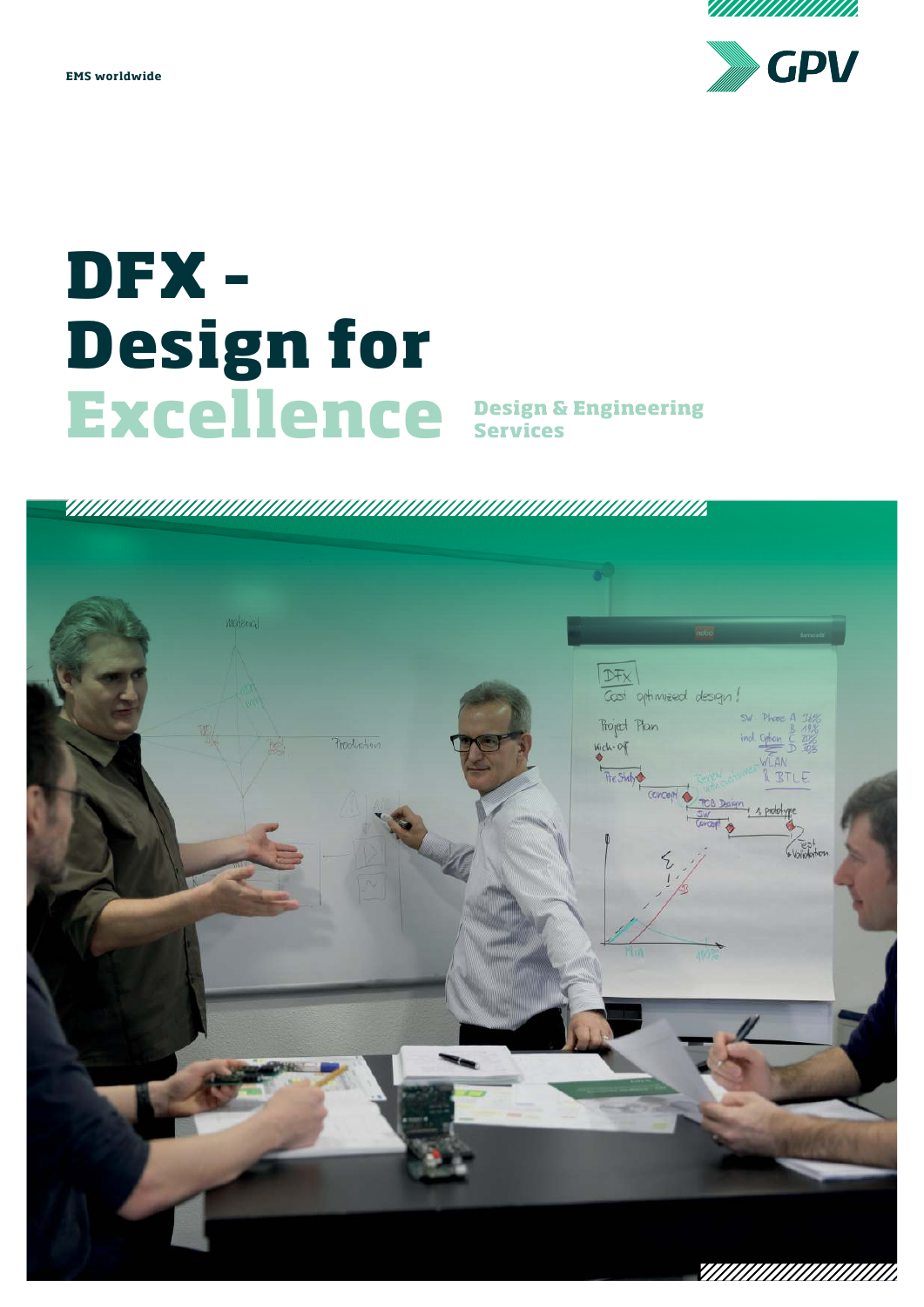## **DFX success factors: Low costs, quality, speed**



| <b>Holistic design phase speeds</b><br>up time to market                                                                                                                                                                             | <b>Conventional</b><br><b>System Design</b><br>development<br>$(=$ DFX)   |                    |
|--------------------------------------------------------------------------------------------------------------------------------------------------------------------------------------------------------------------------------------|---------------------------------------------------------------------------|--------------------|
| DFX (Design-for-Excellence) is virtually essential if your product is<br>to have the best possible chance of succeeding in the marketplace.<br>GPV has qualified specialists covering every discipline.<br>Benefits to the customer: | 15%                                                                       | မ္မ<br>saving<br>ಕ |
| > Everything under one roof, so fewer interfaces<br>to deal with                                                                                                                                                                     |                                                                           | 40%<br>40%         |
| > Early detection of unnecessary cost drivers<br>(design, materials, construction, testing)                                                                                                                                          | 55%                                                                       | 5%                 |
| > Faster time to market (shorter design phase, experienced<br>industrialisation teams, speed prototyping)                                                                                                                            |                                                                           | 22%                |
| > Lower design costs<br>(unnecessary development loops avoided)                                                                                                                                                                      |                                                                           | 13%                |
| > Early risk assessment and minimisation by expert team                                                                                                                                                                              | 27%                                                                       | 20%                |
| > Optimised material costs and logistics                                                                                                                                                                                             | 3%                                                                        |                    |
| > Focus on quality (experienced in best practice, pre-series<br>production environment)                                                                                                                                              | <b>Test / Documentation</b>                                               | <b>Design</b>      |
| > Minimal obsolescence risk                                                                                                                                                                                                          | <b>System analysis / Specification</b><br><b>Verification / Iteration</b> |                    |

**The design dictates the price**

**Impact on product price:**

|                                                                                      | 70%                                                                                      |                                                       | 20%                                                | 5% | 5% |  |
|--------------------------------------------------------------------------------------|------------------------------------------------------------------------------------------|-------------------------------------------------------|----------------------------------------------------|----|----|--|
|                                                                                      |                                                                                          |                                                       |                                                    |    |    |  |
|                                                                                      |                                                                                          |                                                       |                                                    |    |    |  |
| <b>GPV Design Support</b>                                                            | <b>Materials management</b>                                                              | <b>Classic supplement calculation (example)</b>       |                                                    |    |    |  |
| > Approx. 70 engineers and<br>technicians<br>> DfX - Design for Excellence           | > Strategic procurement<br>> Obsolescence management<br>> Preference programme for Asian | = production costs<br>100%<br>+ R&D overheads<br>5%   |                                                    |    |    |  |
| <b>Production management</b>                                                         | manufacturers                                                                            | $20% -$                                               | Administration overheads<br>Distribution overheads |    |    |  |
| > International group configuration                                                  | <b>Administration &amp; distribution</b>                                                 | = Production costs                                    |                                                    |    |    |  |
| <b>Asia/Europe/The Americas</b><br>> Flat organisational structures<br>every company | > Direct transactions possible with                                                      | + Manufacturing costs<br>15%<br>Material costs<br>60% |                                                    |    |    |  |

<u>TAN MANAMAN MANAMAN MANAMAN MANAMAN SEBAGAI MENJADI KE SEBAGAI DI SEBAGAI MENJADI KE SEBAGAI DI SEBAGAI DI SE</u>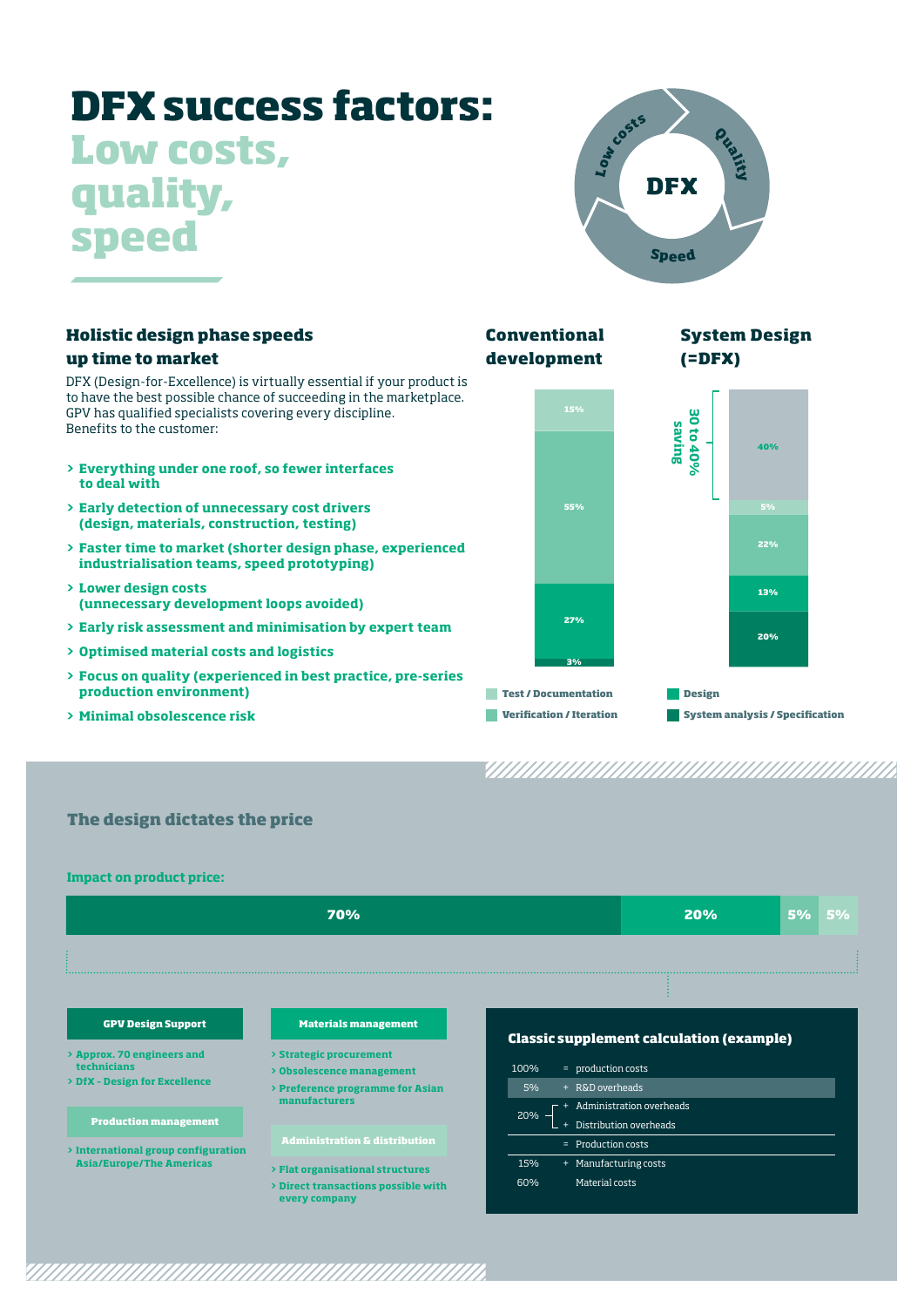### **DFX disciplines at a glance**

### **Design-for-Manufacturing (DFM)**

Optimised PCB design ensures simplified and efficient production of assemblies:

- **> Key factors for layout (pad measurements, component configuration, etc.) incorporating manufacturing processes**
- **> Aspects regarding the printed circuit board (surface finish, solder mask, screen pattern & labelling)**
- **> Component requirements**
- **> Documentation requirements**

These guidelines form the basis for minimising production costs, waste and quality risks.

### **Design-for-Testability (DFT)**

Quality assurance thanks to optimal test methods.

- **> Establishing the ideal test combination using several methods**
- **> Avoiding test gaps to achieve the agreed quality standard**
- **> Avoiding duplication (double testing) to optimise costs**
- **> Maintaining service efficiency: even during maintenance, products can be thoroughly tested for rapid error diagnostics**

Thus, assemblies and systems are tested according to plan, i.e. at low cost and according to legal and individual customer requirements.

### **Design-for-Cost (-Optimisation) (DFC)**

Optimum material costs and coordinated logistics produce a low-cost solution. Material costs account for 60-80% of the selling price, so early involvement of our strategic sourcing option pays off.

- **> Supplier relationship management: network of GPV preferred suppliers, developed to groupwide quality and supply chain standards**
- **> Component engineering: selection of original component manufacturer with best cost/benefit potential**
- **> Design support: local redesigns or low-cost designs with the help of our preferred range.**
- **> Sampling: fast service for procuring samples and fast prototyping**

### **Design-for-Security (DFS)**

Recommendations for assembly design to comply with current security requirements:

- **> Software encryption**
- **> Project defragmentation (splitting across different production sites and project teams)**
- **> General physical security at the production site (access controle, protection against intruders, cyber security)**
- **> Patents**
- **> Traceability**

### **Design-for-Logistics (DFL)**

Involving supply chain management (SCM) at an early stage ensures optimal throughput times and security of supply, tailored to individual customer needs.

- **> Optimal PCB size (benefit) & economical batch sizes**
- **> Security of supply through obsolescence management**
- **> Forecast data linked to suppliers (back-2-back)**

<u> viimuunimuunimuunimuunimuunimuun</u>

- **> Optimised packaging for sustainable and low-cost transport**
- **> Optimised labelling concept and label design to ensure traceability**
- **> Standardisation (components, modules, production & logistics processes)**